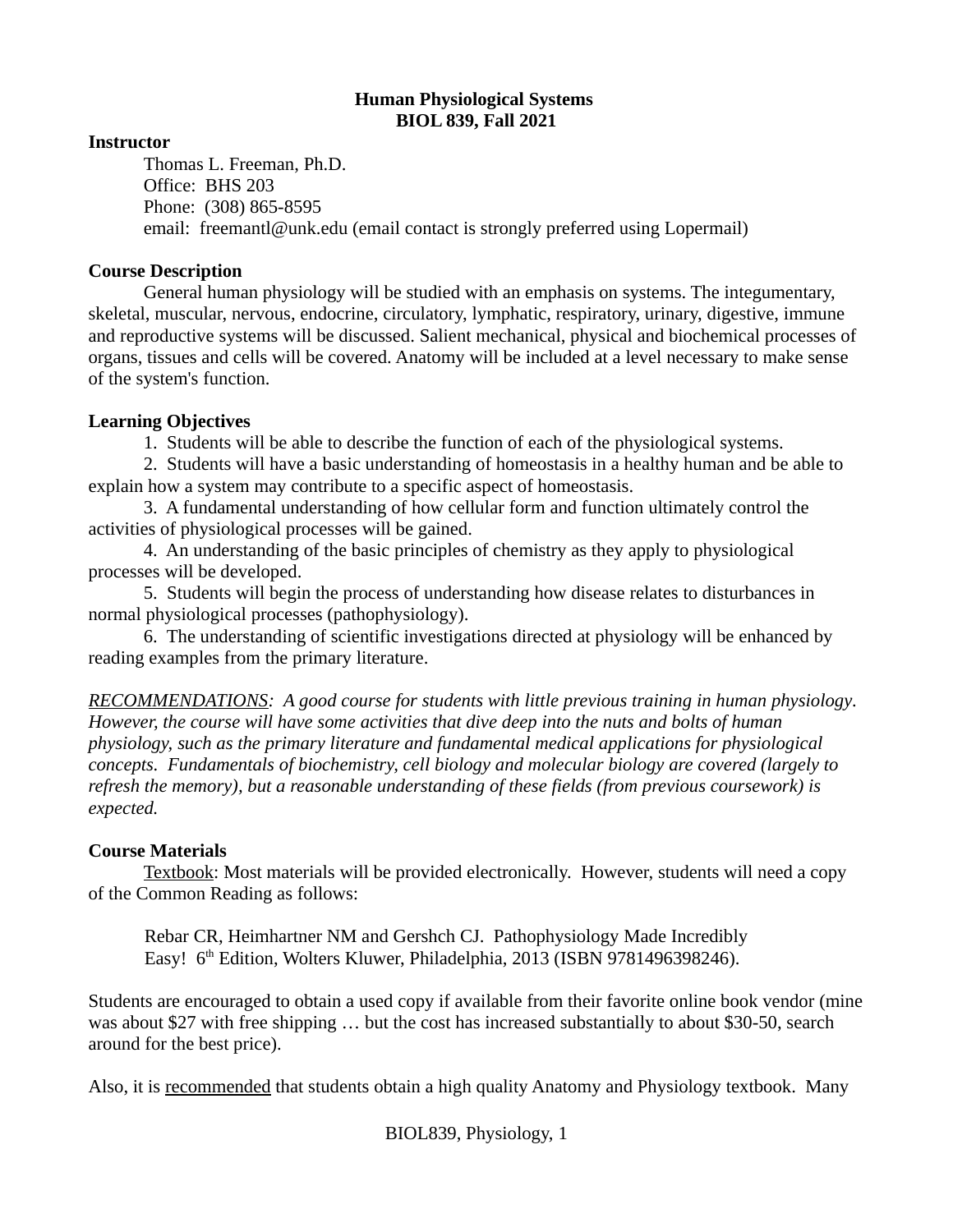good texts are available, but I tend to use the following:

Saladin, K.S., Anatomy and Physiology: The Unity of Form and Function, 5th Edition, McGraw Hill, Boston, 2009/2010 (ISBN 978-0-07-352569-3).

I encourage the use of low cost used textbooks (the used  $5<sup>th</sup>$  edition is often available for as little as \$10), but students are free to get newer editions of just about any Anatomy and Physiology text that they wish. If you already own a general A&P textbook, it will almost certainly work fine.

Computer and Software: Access to a computer, modern browser and Internet connection are required for the course. A word processor compatible with the instructor's software is needed for preparation of written assignments.

Digital Imaging Device: Some method of producing digital images may be required for incorporating images into assignments. Good solutions include a flatbed scanner, digital camera, etc. I suggest students do not buy anything, if possible, as a cell phone photo will often be satisfactory for the purpose of this course.

Web Resources: Canvas, an online learning management system (LMS), is used for this course. Students will be responsible for becoming proficient at using the system. Instructions can be found online by searching the eCampus section of the University of Nebraska at Kearney web site. Students will be expected to check the Canvas site often for announcements and assignments. In addition, students are required to use and check the email account assigned to them by the university (Lopermail).

 Lecture Video and Provided Study Notes: Lectures are supplied as HTML5 video that will be compatible with a recent Firefox web browser. Support for mobile devises will be hit or miss, but students will be able to download the video if streaming does not work as anticipated. Note that much of the provided material is copyrighted by the authors. *Students should refrain from distributing the resources to others without written permission from the copyright owner(s)*. All links and access to course materials will expire shortly after the last day of class.

**Legal:** *The materials on this course website are only for the use of students enrolled in this course for purposes associated with this course and may not be retained or further disseminated. The materials on this course website may be protected by copyright, and any further use of this material may be in violation of federal copyright law***.**

# **Grading**

Quizzes: Numerous online quizzes are assigned throughout the semester and must be completed by the due date. Each quiz is multiple choice, fill in the blank, matching, short answer, etc. A time limit will be issued for each quiz, so studying before taking the quiz is advised.

 Histology Assignments: Several assignments with emphasis on histology will be completed. Histology assignments are typically composed of questions about histology photographs.

Mini Labs: Small lab-like assignments which either require analysis of data or serve as expanded knowledge activities.

Writing Assignments: Students will evaluate papers from the primary literature and produce short written summaries. Papers are assigned by the instructor.

Exams: Time-limited online exams will be given. *Students will be able to take each exam only once*. Exams will incorporate features suggested by the Human Anatomy and Physiology Society for "Assessment Design and Cheating Risk in On-line Instruction" which mandate time limits and one question at a time formatting. **Exams are closed book**.

Final Exam: Students will be provided access to the final exam approximately one week before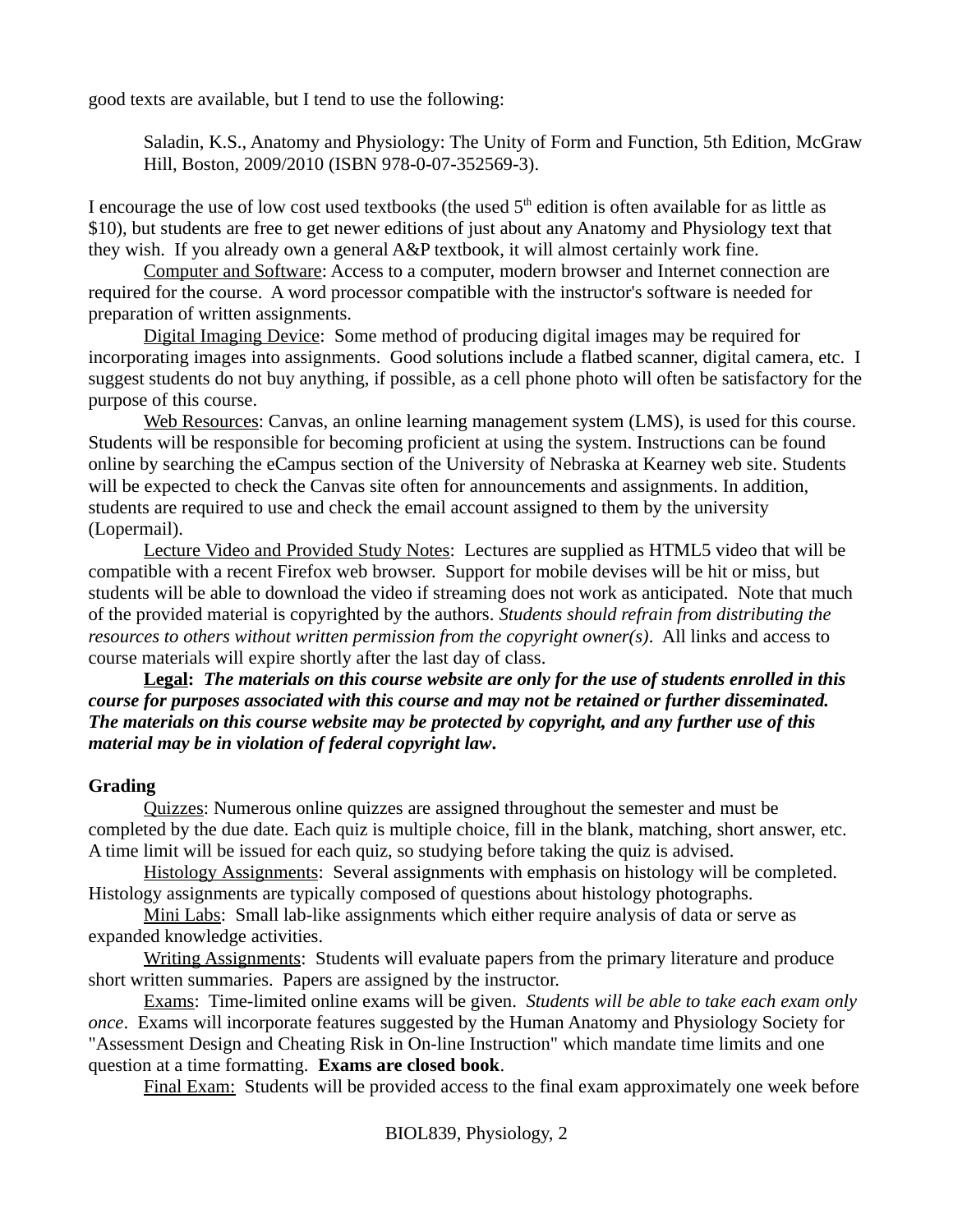the due date. Late exams will not be accepted.

Point Distribution (tentative): The value of each assignment will be as follows:

| <b>Assignment</b>   | <b>Points Each</b>  |       | <b>Total Points</b> |
|---------------------|---------------------|-------|---------------------|
| Worksheets          | 13 $\omega$ 10 pts  |       | $130$ pts           |
| Quizzes             | 15 @ 15 pts         |       | 225 pts             |
| Mini-labs           | 11 @ 10 pts         |       | $110$ pts           |
| Histology assign.   | $3$ $\omega$ 20 pts |       | 60 pts              |
| Mini-papers         | 2 @ 25 pts          |       | 50 pts              |
| <b>Online Exams</b> | 3 @ 100 pts         |       | 300 pts             |
| Final               | $1 \omega$ 125 pts  |       | $125$ pts           |
|                     |                     | total | 1000 pts            |

The final grade will be determined base on the number of earned points. **Percentages are not used when assigning final letter grades for the course**. In the event that assignments are changed, the scores will be normalized to 1000 pts (points earned / total possible x 1000). Grades will be assigned as follows:

A+ (1000-990), A (989-960), A- (959-930), B+ (929-900), B (899-870), B- (869-840), C+ (839-810), C (809-780), C- (779-750), D+ (749-720), D (719-690), D- (689-660), F (Below 659)

### **Course Information and Policies**

Expectations: The breath of human physiology is immense. Once behind, even in an overview course, catching up is virtually impossible. Quizzes are posted with due dates throughout the semester to encourage students to keep current in their studies. As a graduate course, it is anticipated that students will have a reasonable understanding of basic biological and chemical principles. While the textbook has remedial chapters, under-prepared students should plan on spending extra time and effort in these areas.

Due Dates: *Due dates will be clearly identified on Canvas and strictly enforced*. There will be no opportunity to make up missed quizzes or online exams, and a score of zero will be assessed. Late assignments will result in a loss of 10% of the maximum points per day. The final exam must be returned by the due date or a grade of zero will be given.

Note on Technology: While not common, problems with technology do happen. This can be caused by instructor error, server crashes, weather-related power outages or problems with Internet connections. Verified problems with course technology will be dealt with fairly. If you find that the Canvas or web service is not responding or behaving improperly, notify the instructor immediately. If the problem is reasonably beyond the student's control, an opportunity to reclaim missed points *may* be provided. *Normally, assessments will only be reset once per student per semester.*

# **Other Policies of Interest**

Exams and Quizzes: All online evaluations are *closed book*. It is expected that students will not utilize notes, textbooks, the Internet, or any other source of information during an assessment. Note that use of the Internet during a quiz or exam has been the most commonly detected source of academic dishonesty. Point challenges will only be considered for 3 days after the due date and must be well supported by citing sources (short paragraph indicating why the question is mismarked). Fishing for points at the end of the semester will not be tolerated or considered for altering the letter grade to points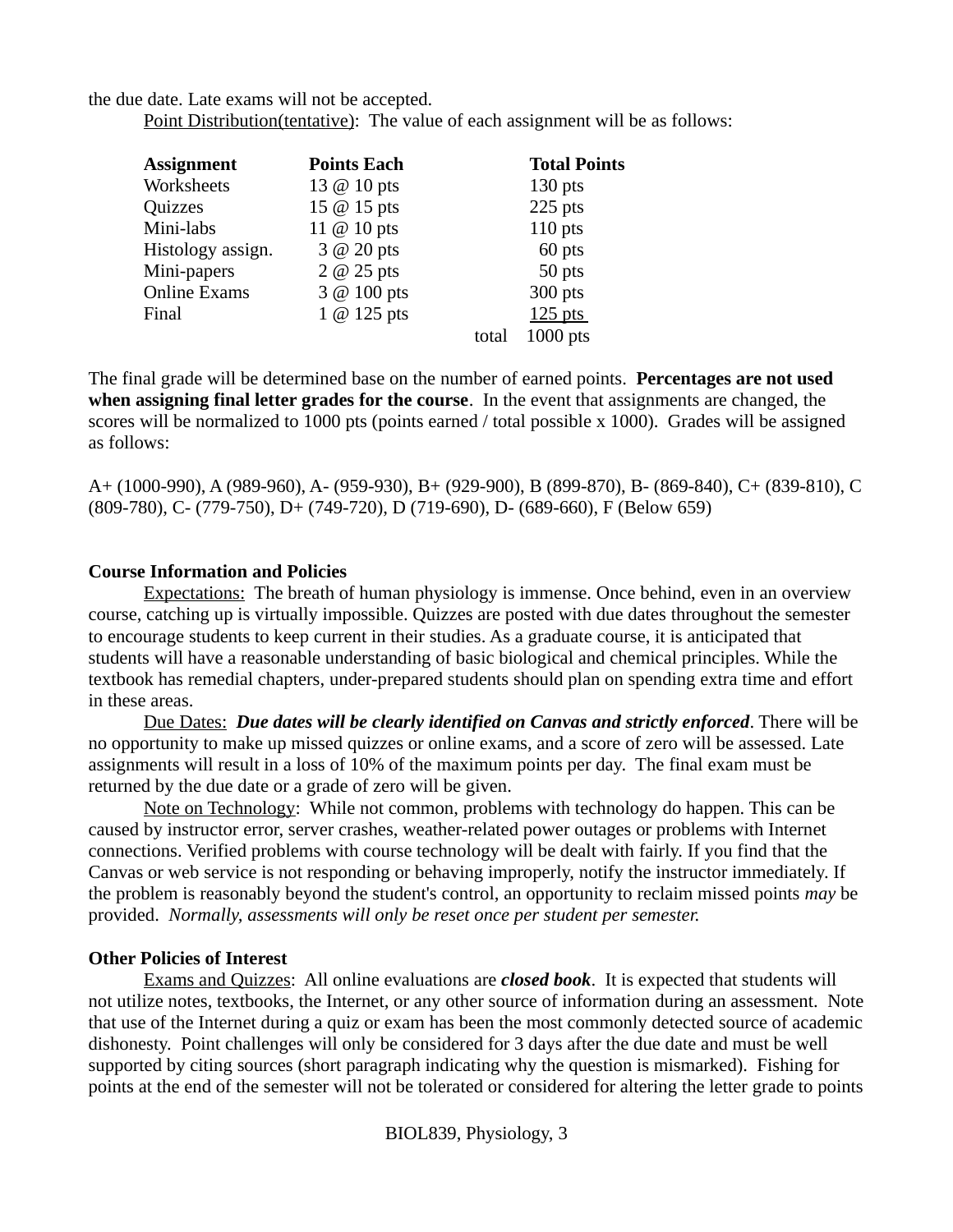earned mapping.

Plagiarism and Academic Dishonesty: Presenting someone else's work as your own is a serious academic offense. Any material containing plagiarism or reflecting academic dishonesty will receive a grade of zero and result in placing a record of the offense in the department's file. A second offense will result in assignment of an "F" for the course. All instances of plagiarism or academic dishonesty carry the risk of referral to the graduate committee, review of the student's file, and potentially expulsion from the university.

Withdraw and Incomplete Grades: Students should consult the academic calendar for the last day to withdraw from a course which will result in a grade of "W". Instructors are not permitted to withdraw a student; therefore, any student not continuing the class that fails to withdraw will receive a grade of "F". If unusual circumstances prevent completion of a course (such as major hospitalization, overseas deployment, etc.), students may request a grade of incomplete. At the *sole discretion of the instructor*, an "I" may be assigned for the course, and the the instructor will provide the student with an enumeration of requirements with a deadline for completing the course. Grades of incomplete are not for improving course performance and normally will not be considered for students with failing grades at the time of the request.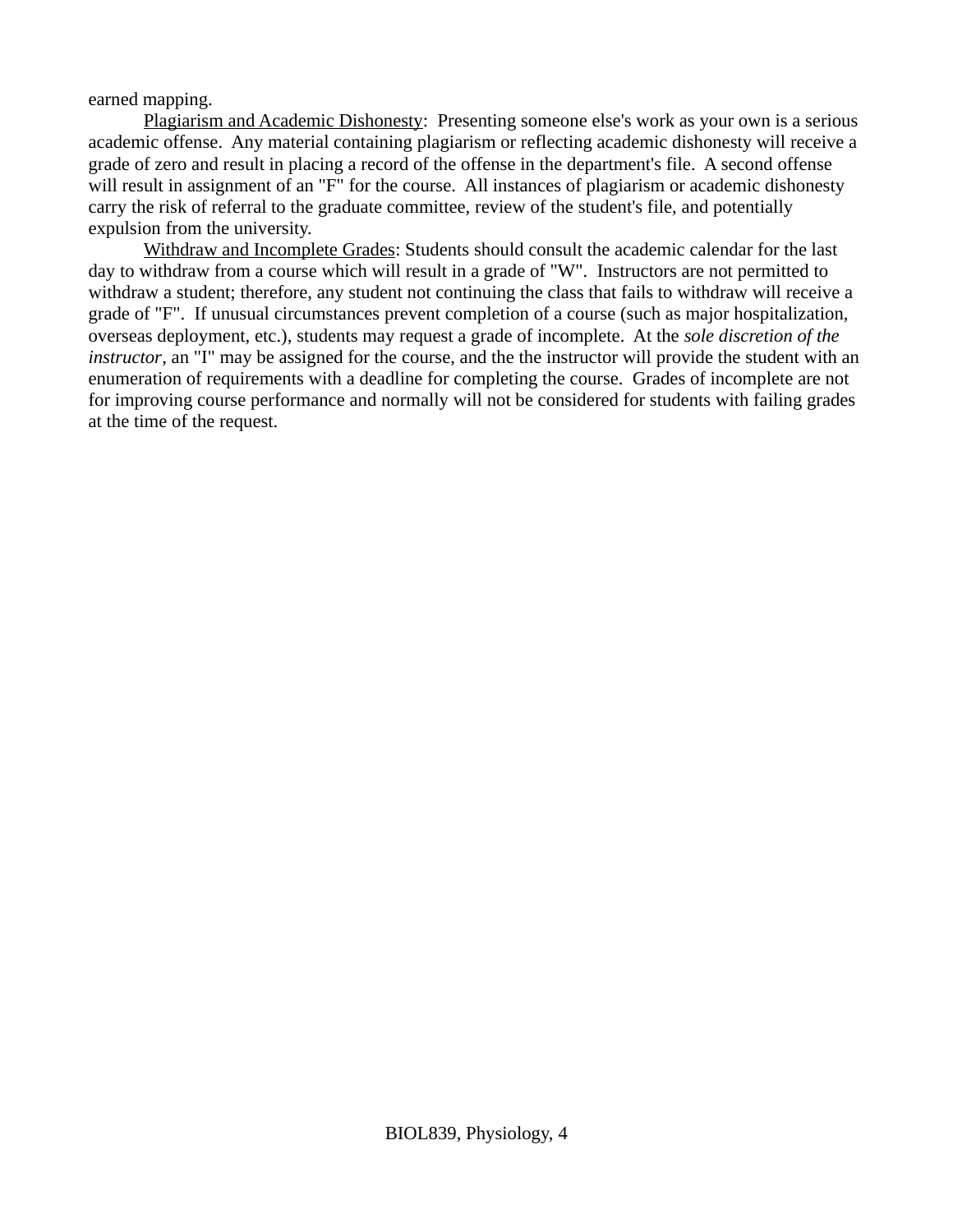#### \*\*\*\*\*\*\*\*\*\*\*\*\*\*\*\*\*\*\*\*\*\*\*\*\*\*\*\*\*\*\*\*\*\*\*\*\*\*\*\*\*\*\*\*\*\*\*\*\*\*\*\*\*\*\*\*\*\*\*\*\*\*\*\*\*\*\*\*\*\*\*\*\*\*\*\*\*\*\*\*\*\*\*

#### **Students with Disabilities**

It is the policy of the University of Nebraska at Kearney to provide flexible and individualized reasonable accommodation to students with documented disabilities. To receive accommodation services for a disability, students must be registered with the UNK Disabilities Services for Students (DSS) office, 175 Memorial Student Affairs Building, 308-865-8214 or by email unkdso@unk.edu

#### **UNK Statement of Diversity & Inclusion:**

UNK stands in solidarity and unity with our students of color, our Latinx and international students, our LGBTQIA+ students and students from other marginalized groups in opposition to racism and prejudice in any form, wherever it may exist. It is the job of institutions of higher education, indeed their duty, to provide a haven for the safe and meaningful exchange of ideas and to support peaceful disagreement and discussion. In our classes, we strive to maintain a positive learning environment based upon open communication and mutual respect. UNK does not discriminate on the basis of race, color, national origin, age, religion, sex, gender, sexual orientation, disability or political affiliation. Respect for the diversity of our backgrounds and varied life experiences is essential to learning from our similarities as well as our differences. The following link provides resources and other information regarding D&I: https://www.unk.edu/about/equity-access-diversity.php

#### **Students Who are Pregnant**

It is the policy of the University of Nebraska at Kearney to provide flexible and individualized reasonable accommodation to students who are pregnant. To receive accommodation services due to pregnancy, students must contact Cindy Ference in Student Health, 308-865-8219. The following link provides information for students and faculty regarding pregnancy rights. http://www.nwlc.org/resource/pregnant-and-parenting-studentsrights-faqs-college-and-graduate-students

#### **Reporting Student Sexual Harassment, Sexual Violence or Sexual Assault**

Reporting allegations of rape, domestic violence, dating violence, sexual assault, sexual harassment, and stalking enables the University to promptly provide support to the impacted student(s), and to take appropriate action to prevent a recurrence of such sexual misconduct and protect the campus community. Confidentiality will be respected to the greatest degree possible. Any student who believes she or he may be the victim of sexual misconduct is encouraged to report to one or more of the following resources:

Local Domestic Violence, Sexual Assault Advocacy Agency 308-237-2599

Campus Police (or Security) 308-865-8911

Title IX Coordinator 308-865-8655

Retaliation against the student making the report, whether by students or University employees, will not be tolerated.

If you have questions regarding the information in this email please contact Mary Chinnock Petroski, Chief Compliance Officer (petroskimi@unk.edu or phone 8400). \*\*\*\*\*\*\*\*\*\*\*\*\*\*\*\*\*\*\*\*\*\*\*\*\*\*\*\*\*\*\*\*\*\*\*\*\*\*\*\*\*\*\*\*\*\*\*\*\*\*\*\*\*\*\*\*\*\*\*\*\*\*\*\*\*\*\*\*\*\*\*\*\*\*\*\*\*\*\*\*\*\*\*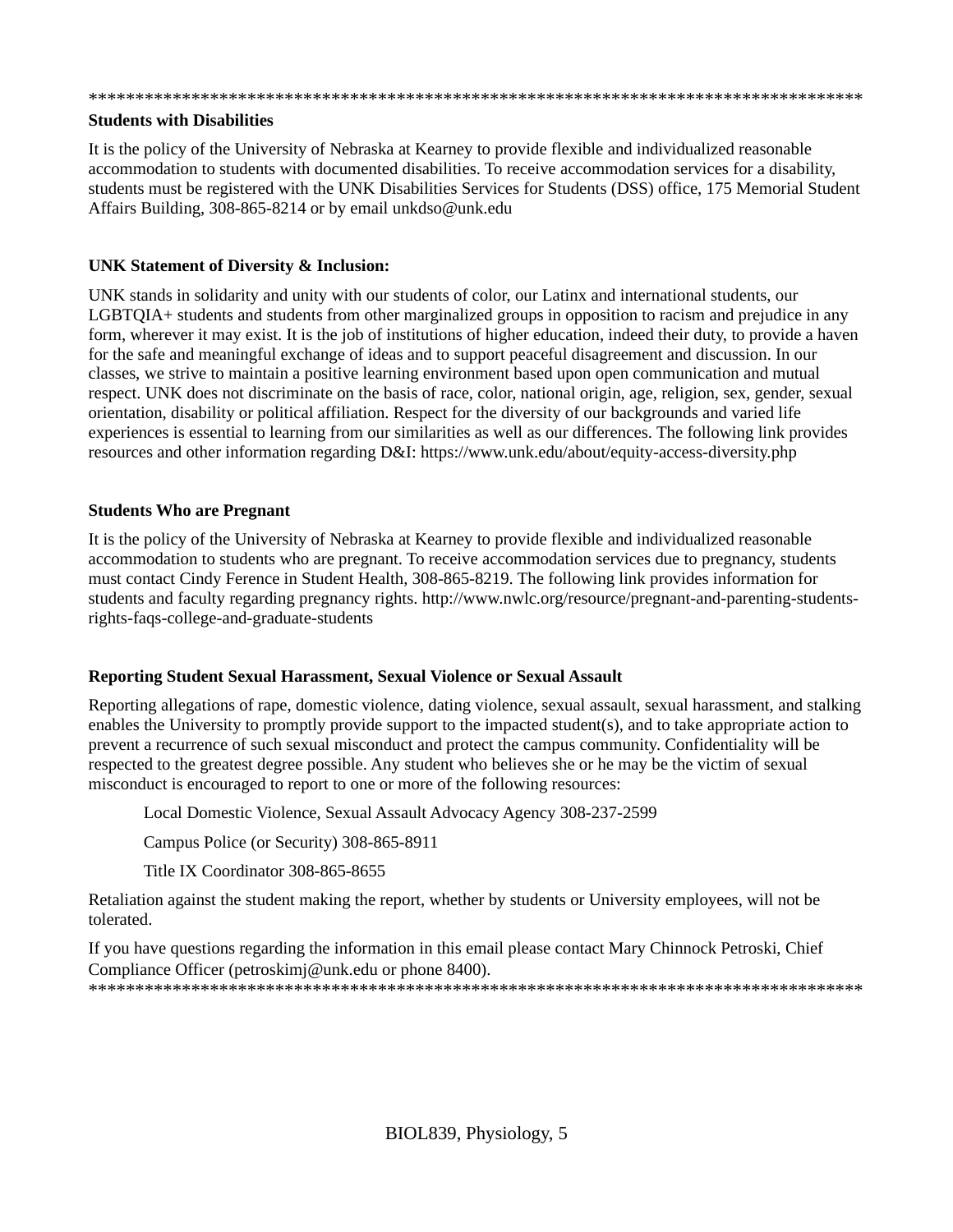# **Tentative Schedule**

Date, assignment, sequence and topic are tentative and subject to change by the instructor. **Details for each assignment will be posted on the LMS (Canvas) including due dates**.

| <b>Week/Date</b>  | <b>Topic/Activities</b>                                                                                      | <b>Assignments</b>                                                                              |
|-------------------|--------------------------------------------------------------------------------------------------------------|-------------------------------------------------------------------------------------------------|
| August 23         | <b>Introduction to Course</b><br>Chemistry of Life<br><b>Cells and Cell Functions</b>                        | Worksheet 01<br>mLab 01 Cells (osmosis)<br>Quiz 01                                              |
| 2<br>August 30    | Tissues and Introduction to Histology<br><b>Histology Slides A</b><br>Physiology of the Integumentary System | Worksheet 02<br><b>Histology Assignment A</b><br>mLab 02 (skin, sensory fields)<br>Quiz 02      |
| 3<br>September 6  | Physiology of Bone<br>Physiology of Joints<br><b>Histology Slides B</b>                                      | Worksheet 03<br><b>Histology Assignment B</b><br>mLab 03 Joints (levers)<br>Quiz 03             |
| 4<br>September 13 | Physiology of Muscle 1 (skeletal)<br><b>Histology Slides C</b>                                               | Worksheet 04<br>mLab 04 Muscle (length<br>strength)<br><b>Histology Assignment C</b><br>Quiz 04 |
| 5<br>September 20 | Physiology of Muscle 2 (cardiac and smooth)                                                                  | Worksheet 05<br>Quiz 05<br>Exam I                                                               |
| 6<br>September 27 | Mini-Paper                                                                                                   | MiniPaper 01<br>Quiz 06                                                                         |
| 7<br>October 4    | Physiology of Nerves and Sense Organs                                                                        | Worksheet 06<br>mLab 05 Nerves (sense organ /<br>eye)<br>Quiz 07                                |
| 8<br>October 11   | <b>Endocrine Physiology</b>                                                                                  | Worksheet 07<br>mLab 06 Endocrine (function<br>summaries)<br>Quiz 08                            |
| 9<br>October 18   | <b>Cardiovascular Physiology</b>                                                                             | Worksheet 08<br>mLab 07 Cardiac (STEMIs)<br>Quiz 09                                             |